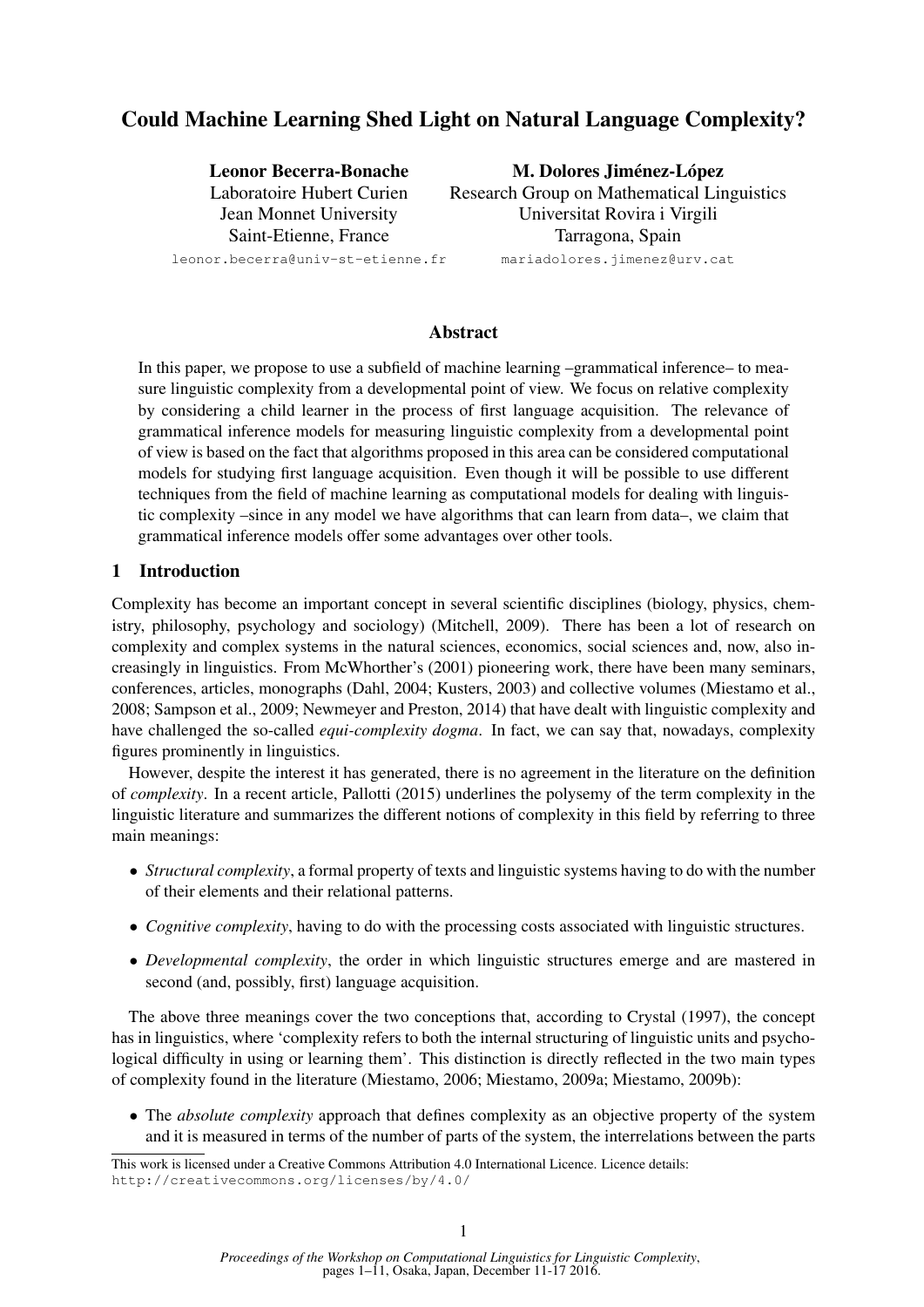or the length of the description of the phenomenon. It is a usual complexity notion in cross-linguistic typology studies (McWhorter, 2001; Dahl, 2004).

• The *relative complexity* approach that takes into account the users of language and identifies complexity with difficulty/cost of processing, learning or acquisition. This type of approach is very common in the fields of sociolinguistics and psycholinguistics (Kusters, 2003).

Differences in the definition led to abundance of complexity measures. Edmonds (1999), for example, identifies forty-eight different metrics used in natural and social sciences. In linguistics, there is no conventionally agreed metric for measuring the complexity of natural languages. The measures proposed are varied and could be grouped into two blocs:

- *Measures of absolute complexity*. The number of categories or rules, length of the description, ambiguity, redundancy, etc. (Miestamo, 2009a).
- *Measures of relative complexity*. When the relative approach of complexity is adopted the problem that has to be faced is the answer to the question: Difficult/costly to whom? This means that it is necessary to determine what kind of task –learning, acquisition, processing– must be considered and, of course, what type of user must be taken into account –speaker, listener, child, adult–. The problem, here, is to choose a task and a type of user representative for the definition of complexity and to properly motivate this choice. The complexity of L2 learning (Kusters, 2003) or the complexity of processing (Hawkins, 2009) are examples of measures proposed in this field.

Some researchers have attempted to apply the concept of complexity used in other disciplines in order to find useful tools to calculate linguistic complexity. Information theory, for example, offers two formalisms that might be appropriate for measuring linguistic complexity:

- *Shannon information entropy* that captures the average number of bits of information necessary to specify the state of a random variable or system described by a probability model (Bane, 2008).
- *Kolmogorov complexity* that measures the informativeness of a string as the length of the algorithm required to describe that string (Juola, 2009). This measure can be applied to measuring language complexity in such a way that the longer the description of a linguistic structure, the more complex it is (Dahl, 2004; Juola, 2009; Miestamo, 2009a).

Other than information theory, computational models (Blache, 2011), or the theory of complex systems (Andrason, 2014) are examples of areas that provide measures to quantitatively evaluate linguistic complexity.

In this paper, we propose to use a subfield of Machine Learning –*Grammatical Inference*– to measure linguistic complexity from a developmental point of view. We focus on relative complexity by considering a child learner in the process of first language acquisition. Therefore, we need a computational model for first language acquisition. This is why we have chosen grammatical inference models, since they deal with idealized learning procedures for acquiring grammars on the basis of exposure to evidence about languages (D'Ulizia et al., 2011).

The paper is organized as follows. Firstly, we present an overview of research on linguistic relative complexity. Secondly, we briefly discuss the relevance of grammatical inference models for explaining natural language acquisition. Thirdly, we present different grammatical inference algorithms that may deal with linguistic complexity. Finally, we conclude with some remarks and possible directions for future work.

# 2 Relative Complexity

Even though complexity is a central notion in linguistics, until recently, it has not been widely researched in the area (Sinnemäki, 2011). During the twentieth century, linguistic complexity was supposed to be invariant. Linguists, from very different theoretical schools, have agreed that all natural languages must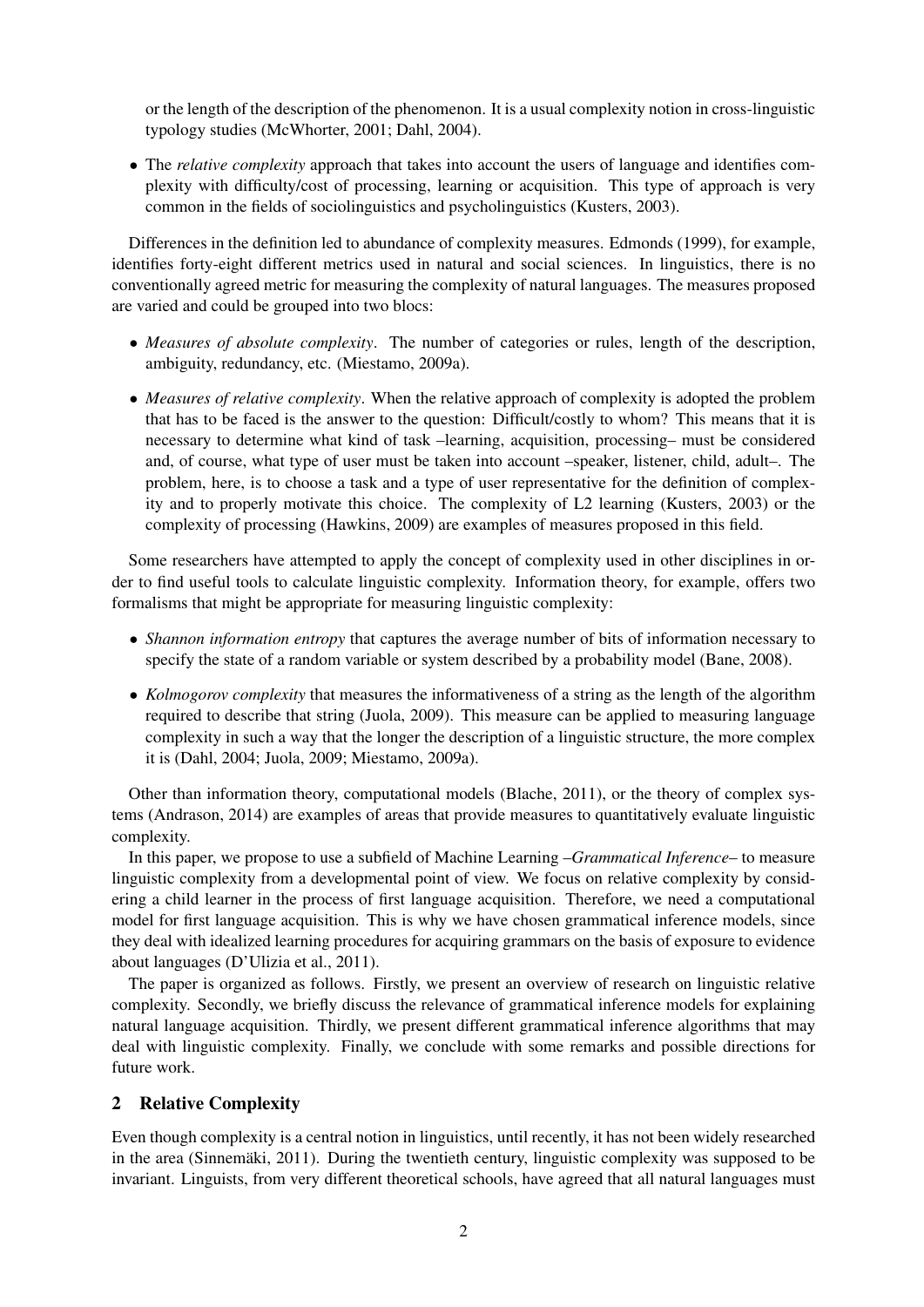be equally complex. However, the validity of this claim has rarely been subjected to systematic crosslinguistic investigation.

In the last fifteen years, the interest on linguistic complexity has led researchers to challenge the equicomplexity dogma by addressing the study of complexity from different points of views. In general, recent work on language complexity takes an *absolute* perspective of the concept while the *relative* complexity approach –even though considered as conceptually coherent– has hardly begun to be developed.

In general, researchers agree that it is more feasible to approach complexity from an objective or theory-oriented viewpoint than from a subjective or user-related viewpoint. To approach complexity from the relative point of view constraints the researcher to face many problems:

- What does complex mean?: More difficult, more costly, more problematic, more challenging?
- Different situations of language use (speaking, hearing, L1 acquisition, L2 learning) differ as to what is difficult and what is easy.
- Some linguistic phenomena can be difficult for a certain group of language users while facilitating the task of another group, so we have to answer the question 'complex to whom?'
- A user-based approach would require focusing on one user-type over the others or defining an idealized user-type. How do we decide which type of language use (and user) is primary?

According to Miestamo (2006), there will always be some conflict between definitions of complexity based on different types of users, and no general user-type-neutral definition is possible. This is problematic for a relative approach to complexity. Absolute definitions of complexity avoid these problems.

Among the relative complexity metrics that have been proposed, we can refer to the following ones: L2 acquisition complexity (Trudgill, 2001a); redundancy-induced complexity (Trudgill, 1999; McWhorter, 2001); irregularity-induced complexity (Trudgill, 2001b; McWhorter, 2012); incomplete dependency hypothesis (Gibson, 1998); dependency locality theory (DLT) (Gibson, 2000); structural depth (Ferreira, 1991; Abney and Johnson, 1991; Schuler, 2009); time of acquisition and degree of acquisition, etc.

Studies that have adopted a relative complexity approach have showed some preferences for L2 learners (Kusters, 2003). This is, from the following three different questions that could be answered, researchers have preferably chosen the first one:

- 1. Second-language learning. Do some language take longer for the adult learner to learn than others?
- 2. Language use. Are some languages more difficult to use than others?
- 3. Language acquisition: Do some languages take longer for the child to acquire than others?

However, as pointed out by Miestamo (2006), if we aim to reach a general definition of relative complexity, the primary relevance of L2 learners is not obvious. In fact, they could be considered the least important of the four possible groups that may be considered –speakers, hearers, L1 learners, L2 learners.

Taking into account that some of the ideas that backup the equi-complexity dogma are based on the process of language acquisition –learning a first language is something every child does successfully in every society, in every language, independently of the type of education and intelligence level; all children acquire language in the same way, regardless of the language they learn; children progress through the same stages in language acquisition regardless the language–, we think that studies on developmental complexity may check differences among languages by considering child first language acquisition. Due to the problems that methods for studying language acquisition (observational and experimental) may set out to the study of linguistic complexity, we defend that computational modeling of the process of language acquisition may be considered an important complementary tool that -by avoiding practical problems of analyzing authentic learner productions data– will make possible to consider children (or their simulation) as suitable candidates for evaluating the complexity of languages.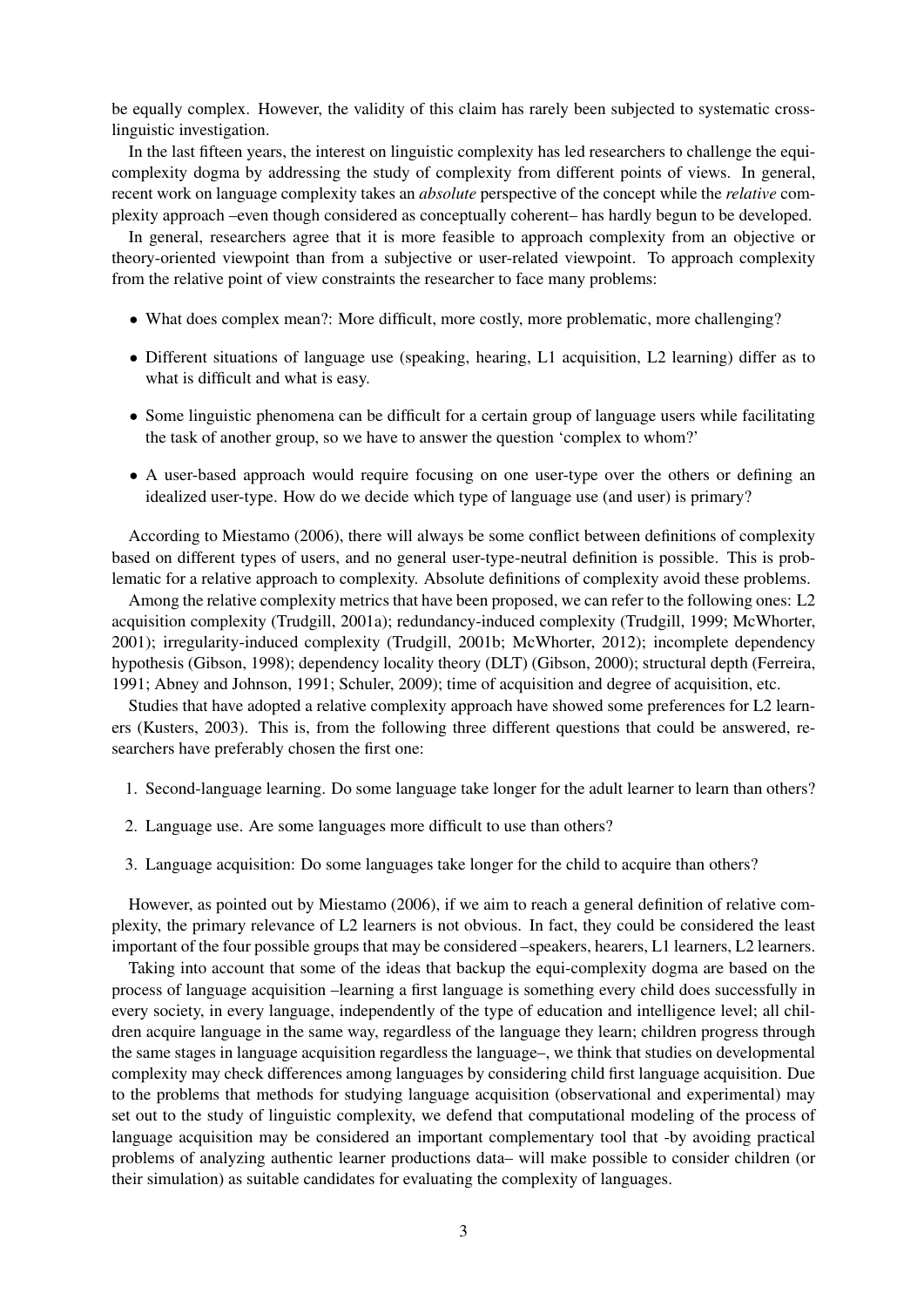#### 3 Grammatical Inference Relevance for Natural Language Acquisition

Within the field of Machine Learning (Olivas et al., 2009) –that focus on the development of techniques that allow computers to learn–, *Grammatical Inference* (GI) deals with the learning of grammars and languages from data (de la Higuera, 2010). This subfield of machine learning was born in the 1960s and since then has attracted the attention of researchers working on different fields (formal languages, automata theory, computational linguistics, information theory, pattern recognition, and many others).

The relevance of GI models for measuring linguistic complexity from a developmental point of view is based on the fact that the computational models developed in this area can be useful for studying first language acquisition. In fact, the initial theoretical foundations of GI were given by E.M.Gold (1967), who tried to formalize the process of natural language acquisition.

According to Pearl and Goldwater (2016), language acquisition is a problem of induction: the child learner is faced with a set of specific linguistic examples and must infer some abstract linguistic knowledge that allows the child to generalize beyond the observed data, i.e., to both understand and generate new examples. Likewise, GI is a task where the goal is to learn or infer a grammar (or some device that can generate, recognize or describe strings) for a language and from all sorts of information about this language. GI consists, therefore, of finding the grammar or automaton for a language of which we are given an indirect presentation through strings, sequences, trees, terms or graphs (de la Higuera, 2010).

GI can, therefore, provide computational models for natural language acquisition. The use of formal or computational tools to give a description of the machinery necessary to acquire a language has been recognized as an important strategy within the field of language acquisition (Frank, 2011). In general, it is recognized that computational models can shed new light on language acquisition processes (Wintner, 2010). Even though, using computational tools for studying language is as old as the onset of Artificial Intelligence, over the last twenty-five years the progress in machine learning techniques has resulted in the emergence of a wider range of computational models that are much more powerful and robust than their predecessors (Alishahi, 2011).

Using computational tools, and therefore GI algorithms, for studying natural language acquisition offers many methodological advantages. Following Alishahi (2011) and Pearl (2010), we can highlight the following ones:

- *Explicit assumptions*. When implementing a computational model, every assumption of the input data and the learning mechanism has to be specified.
- *Controlled input*. Computational models offers the possibility to manipulate the language acquisition process and see the results of that manipulation. The researcher has full control over all the input data.
- *Observable behavior*. The impact of every factor in the input or the learning process can be directly studied in the output of the model. The performance of two different mechanisms on the same data set can be compared against each other.
- *Testable predictions*. Novel situations or combinations of data can be simulated and their effect on the model can be investigated.

Besides the enumerated advantages, one of the main benefits of computational models of language acquisition for determining relative linguistic complexity is the type of questions these formalisms could answer. According to Pearl (2010), language acquisition research is concerned with three different questions: *what* children know, *when* they know it, and *how* they learn it. While theoretical research deals with the knowledge that children acquire and experimental work provides information regarding the age at which the child acquires particular linguistic knowledge, computational modeling can explain how the child learns a language. Computational models, therefore, can be used to explain the *process* of natural language acquisition, because models are meant to be simulations of the child's acquisition mechanism.

Being tools for explaining the *process* of natural language acquisition, computational models in general, and GI algorithms in particular, are potential good tools to deal with developmental linguistic complexity.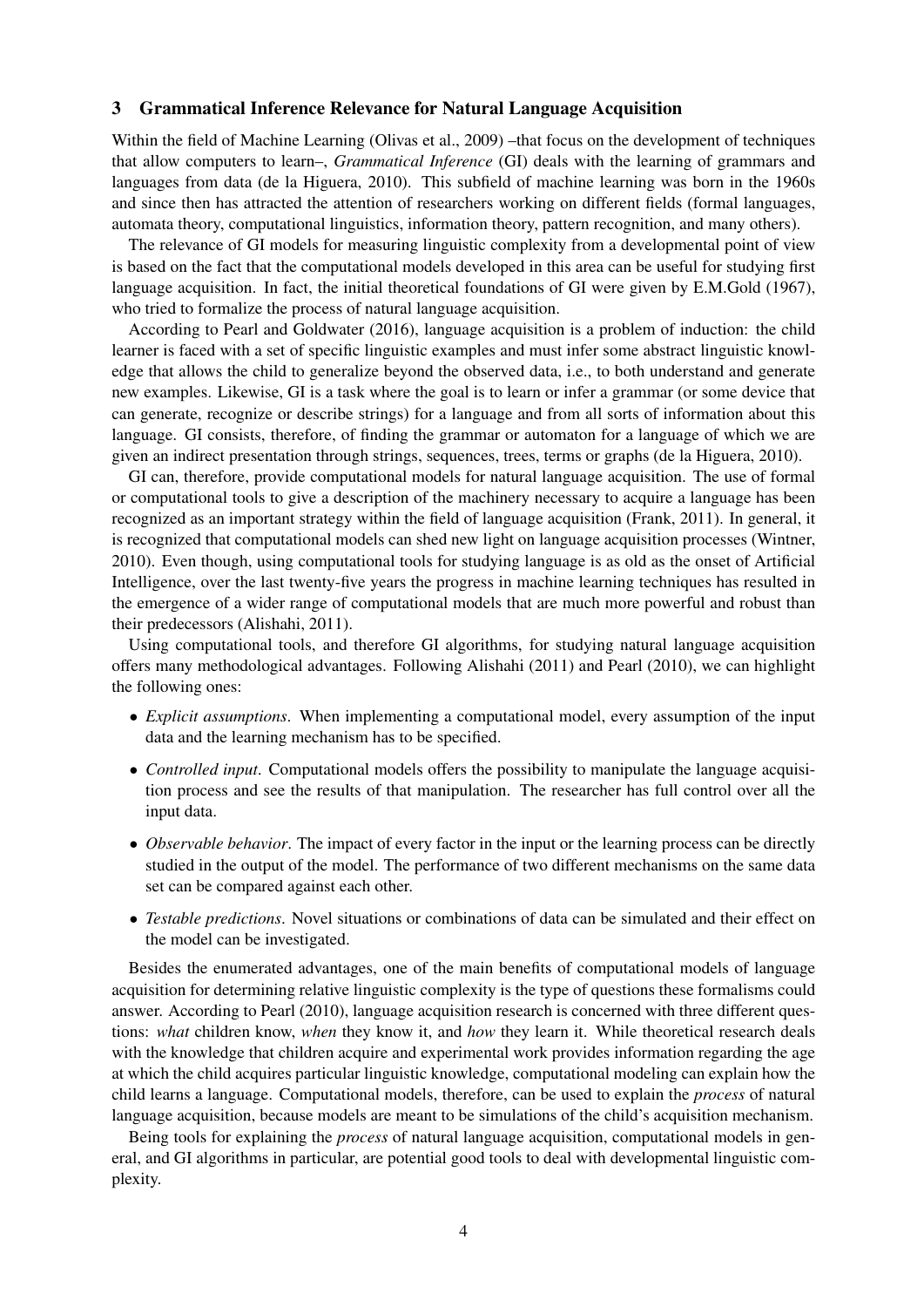#### 4 Grammatical Inference Algorithms and Linguistic Complexity

Even though it would be possible to use different techniques from the field of machine learning to study linguistic complexity, we consider that GI models offer some advantages over other tools.

The first advantage is their motivation. As we have said, Gold (1967) introduced his model of identification in the limit with the ultimate goal of explaining the learning process of natural language:

The study of language identification described here derives its motivation from artificial intelligence. The results and the methods used also have implications in computational linguistics, in particular the construction of discovery procedures, and in psycholinguistics, in particular the study of child learning (...). I wish to construct a precise model for the intuitive notion "able to speak a language" in order to be able to investigate theoretically how it can be achieved artificially (Gold, 1967).

Secondly, GI models have advantages over grammar induction tools, since whereas in grammar induction what really matters is the data and the relationship between the data and the induced grammar, in GI the actual learning process is what is central and is being examined and measured, not just the result of the process (de la Higuera, 2010).

Thirdly, an important advantage of GI tools is that they allow us to reproduce the learning context of first language acquisition. In fact, in any GI problem we have a teacher that provides data to a learner, and a learner (or learning algorithm) that from that data must identify the underlying language. This process has some similarities with the process of language acquisition where instead of a teacher and a learner, we have an adult and a child. In general, all the models in GI simulate learners who are developing monolingual L1 learning from monolingual data. However, modeling can be extended to other scenarios when the appropriate input data are available.

Importantly, GI models are grounded theoretically and empirically, as required in any computational model for language acquisition (Pearl, 2010). Theoretical grounding includes a description of the knowledge learners have and how it is represented. In GI models, the learner –this is, the machine– has no previously knowledge about the language. It has just the capacity –algorithm– to learn, but no linguistic structure previously storaged in order to facilitate the process. The machine represents, therefore, the child that has to acquire a language by just being exposed to this language. Empirical grounding includes using realistic data as input, measuring the model's learning behavior against children's learning behavior, and incorporating psychologically plausible algorithms into the model. In GI, the learner is exposed to language. The learner -like the child- can received positive and negative data as well as corrections. The model counts the needed number of interactions for the machine to achieve a good level of performance in a specific domain of the language. This could be seen as equivalent to calculate the child's cost/difficulty to acquire a language. There are different ways to present results, depending on what the model is testing. Useful measures are *recall*, *precision* and *F-score*.

By taking into account the above advantages, we claim that GI can provide a good tool for measuring linguistic complexity. We claim that models in this research area are potentially suitable for measuring the developmental complexity of languages, this is, the complexity understood in terms of cost and/or difficulty in language acquisition.

In what follows, we briefly outline the functioning of two novel models in the field of GI, in order to show their potential usefulness in the study of linguistic complexity.

#### 4.1 Angluin and Becerra-Bonache's Model

Angluin and Becerra-Bonache (2010; 2011) introduced a novel model in GI inspired by studies on children's language acquisition. While the main part of studies in GI reduce the learning problem to the acquisition of the syntax, and omit any semantic information during the learning process, Angluin and Becerra-Bonache (2010; 2011) proposed a GI model that takes into account semantics during the language learning process.

In this model, the teacher and the learner interact in a sequence of situations by producing sentences that denote an object in each situation. These interactions are developed in the following way: First, a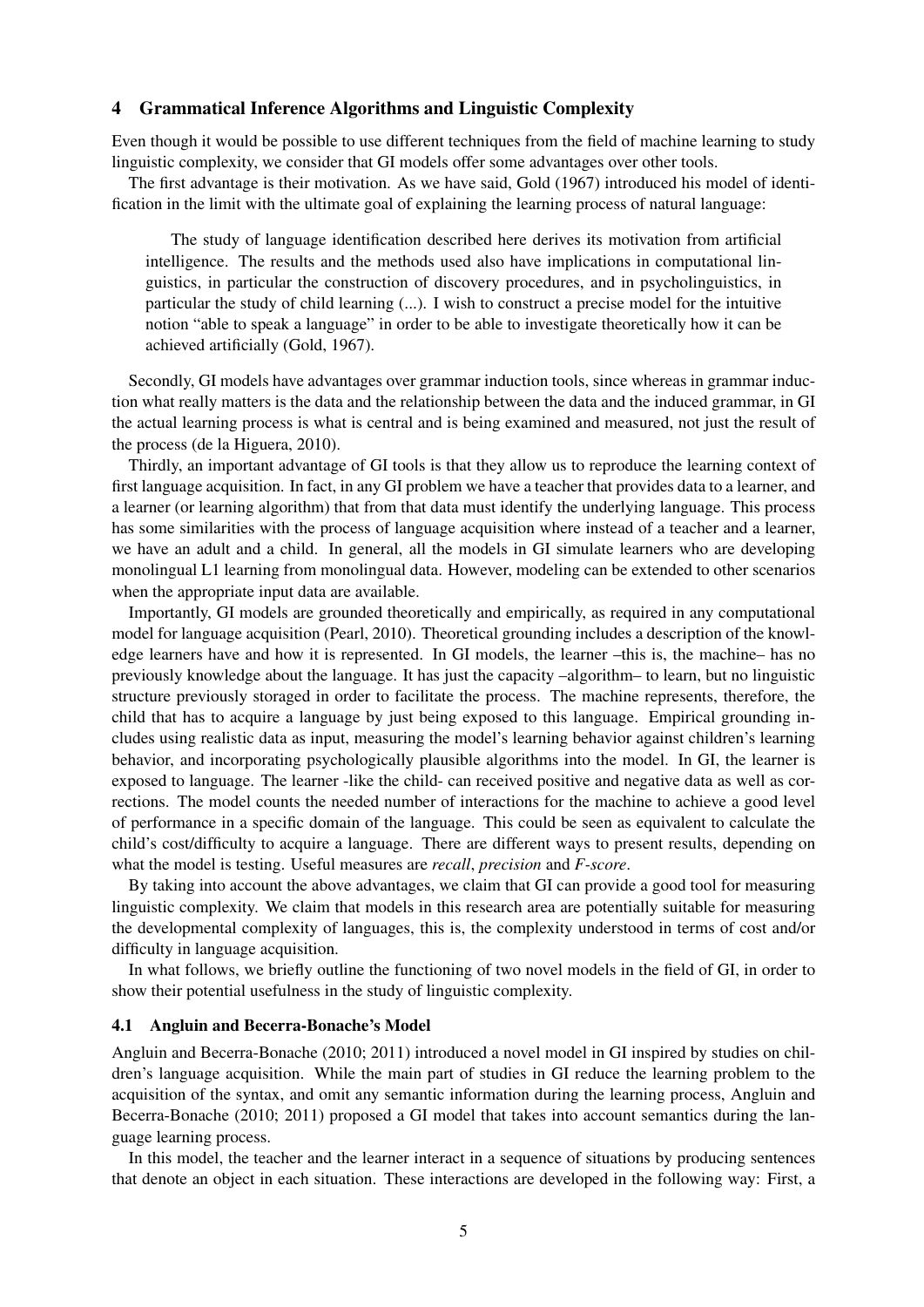situation is randomly generated and it is presented to the teacher and the learner; then, the learner tries to produce a sentence that designs one of the objects in this situation; after that, the teacher produces a random sentence that designs one of the objects in this situation and, finally, the learner analyzes the teacher's sentence and updates its current grammar for the language as appropriate.

Given any situation, the learner's goal is to produce correct sentences that denote one object in this situation. Semantics is formalized by using first order logic. In the model, a *situation* is composed of some objects and some of their properties and relations and it is represented as a finite set of ground atoms over some constants and predicates symbols. A *meaning* is a finite sequence of variable atoms, this is an expression formed by applying a predicate symbol to the correct number of variables as arguments. It is assumed that each utterance in the target language is assigned a unique meaning. An *utterance* is a finite sequence of words over a finite alphabet W of words. An utterance is *denoting* in a situation, if it uniquely picks out the objects it refers to in a situation. The *linguistic competence* of the teacher is represented by a finite state transducer. This transducer is used by the teacher for comprehension and production of utterances. Initially, the teacher has the meaning transducer for the target language, but the learner has no language-specific knowledge (i.e., the learner has not access to this transducer and it does not have any information about the target language). Regarding the *learning task*, the goal of the learner is to learn a grammar for the language that will enable to produce all and only the denoting utterances for any given situation. Although the learner's representation is referred as a grammar, it does not take the form of a classical grammar from formal languages. The learner's grammar has three main components: 1) Weighted co-occurrence graph; 2) general forms; 3) decision trees. Detailed information about the model can be found in Angluin and Becerra-Bonache (2010).

To evaluate the model it was used a simplification of the Feldman's *Miniature Language Acquisition task* (Stolcke et al., 1994) that consists on learning a sublanguage from sentences-picture pairs that involve geometric figures. The model was tested with limited sublanguages of ten different natural languages: English, German, Greek, Hebrew, Hungarian, Mandarin, Russia, Spanish, Swedish, Turkish.

In the experiments, each situation had two objects and one binary relation between them (above/below, to the left to/to the right to). Every object had three attributes: *form, color* and *size*. The attribute of shape had six possible values (circle, square, triangle, star, ellipse, hexagon), that of color had six possible values (red, orange, yellow, green, blue, purple), and that of size three possible values (big, medium, small). Thus, there were 108 different objects and 23,328 different situations. The total number of possible meanings was 113,064.

Two different measures were used to evaluate the performance of the learner: *correctness* and *completeness*. The *correctness* is the sum of the probabilities of the learner's sentences that are in the set of sentences that denote correctly one object. The *completeness* is the fraction of sentences that denote correctly one object and appear in the set of learner sentences. A learner achieved a level *p* of performance if correctness and completeness were at least *p* (this is a more stringent measure of performance than the F-score). In the experiments, teacher and learner interacted until the learner achieves a level  $p = 0.99$ . Table 1 shows the number of interactions that were necessary to achieve this level of performance in all the languages taken into account. Each entry is the median of 10 trials. The learner was evaluated after receiving 100 sentences from the teacher.

The results distinguished two different groups: 1) Greek and Russian that need at least 3.400 interactions with the teacher; and 2) the rest of languages that need at most 1.000 interactions.

In essence, the model developed by Angluin and Becerra-Bonache (2010; 2011) calculates the number of interactions that are necessary to achieve a good level of performance in a given language by using a unique algorithm to learn any of the languages analyzed. The model shows that not all the languages need the same number of linguistic interactions to reach the same level of performance. Even though we can think that these differences may be due to computational reasons (i.e., the size of the target machines), it has been shown in Angluin and Becerra-Bonache (2016) that these differences are because of linguistic reasons. For example, Mandarin has an alphabet (i.e., number of words) of half of the size of that for Greek, while its transducer has similar size to the Greek one, but Mandarin required fewer interactions to reach a high level of performance. Hence, this example shows that the differences in the results obtained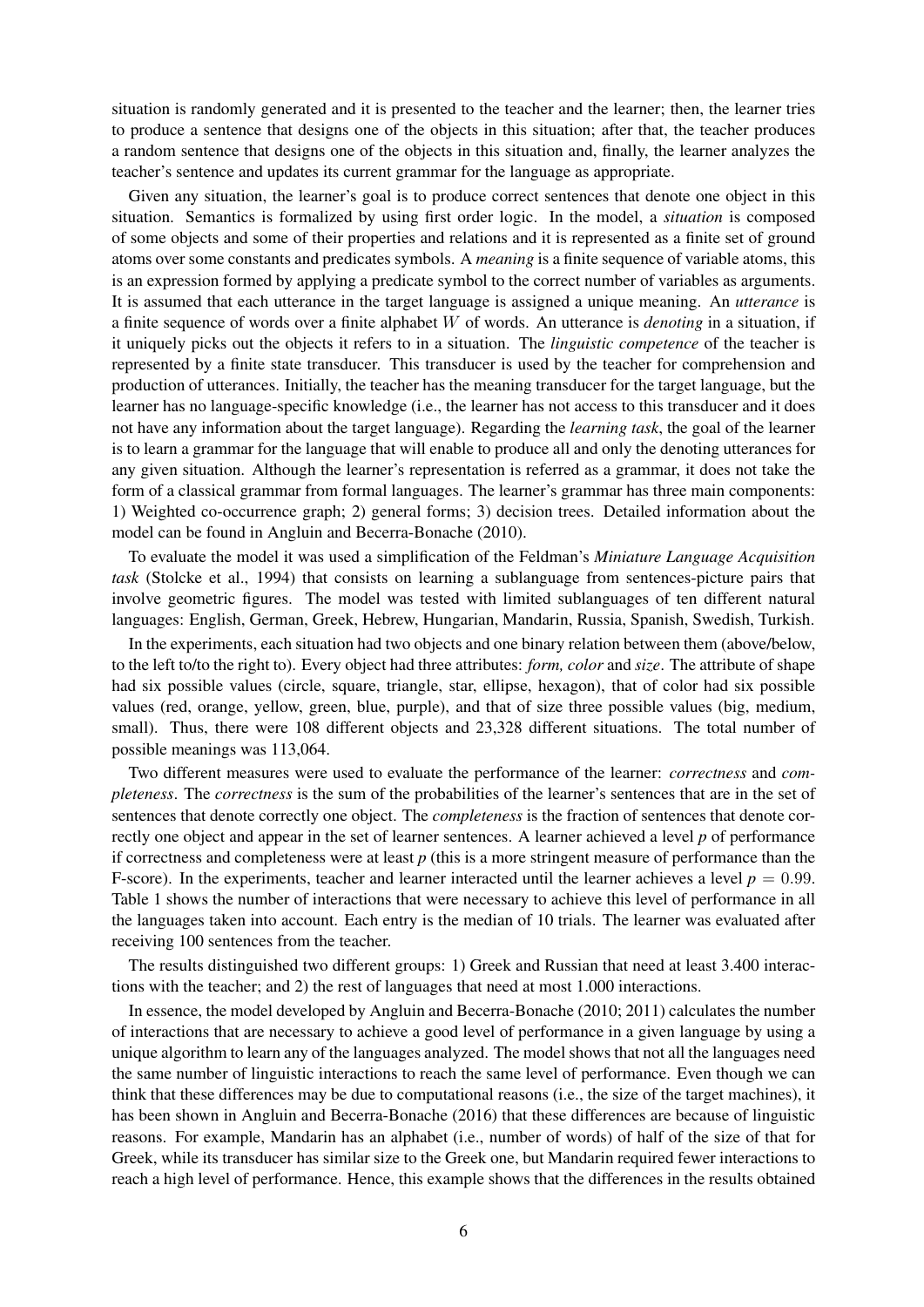| Level     | 0.60 | 0.70 | 0.80 | 0.90 | 0.95 | 0.99 |
|-----------|------|------|------|------|------|------|
| English   | 200  | 200  | 300  | 400  | 500  | 700  |
| German    | 200  | 300  | 300  | 400  | 550  | 800  |
| Greek     | 400  | 500  | 700  | 1500 | 2200 | 3400 |
| Hebrew    | 200  | 300  | 400  | 500  | 650  | 900  |
| Hungarian | 200  | 300  | 350  | 450  | 550  | 750  |
| Mandarin  | 200  | 200  | 300  | 400  | 500  | 700  |
| Russian   | 450  | 500  | 850  | 1750 | 2350 | 3700 |
| Spanish   | 200  | 300  | 350  | 500  | 600  | 1000 |
| Swedish   | 200  | 300  | 300  | 400  | 600  | 1000 |
| Turkish   | 200  | 200  | 300  | 400  | 550  | 800  |

Table 1: Number of interactions that the learner needs to reach different levels of performance. Extracted from Angluin and Becerra-Bonache (2010) .

are due to linguistic rather than computational reasons, providing some evidence of the different level of linguistic complexity of the analyzed natural languages.

Therefore, this GI model may be a potential adequate tool to measure the linguistic complexity in *relative* terms. In fact, the unique algorithm used in the model could be equivalent to the innate capacity that allows humans to acquire a language. Moreover, the learner –this is, the machine– has no previously knowledge about the language. The machine represents, therefore, the child that has to acquire a language by just being exposed to this language. To count the needed number of interactions for the machine to achieve a good level of performance in a specific domain of the language may be equivalent to calculate the child's cost/difficulty to acquire a language. Finally, to show that with the same algorithm not every language requires the same number of interactions may be interpreted (in terms of complexity) as an evidence to defend that the difficulty/cost to acquire different languages is not the same and, therefore, languages differ in relative complexity.

#### 4.2 Models based on Inductive Logic Programming Techniques

Another interesting model in GI that may be adequate to calculate linguistic complexity is the one introduced in Becerra-Bonache et. al (2015) and improved in Becerra-Bonache et al. (2016).

Inspired by Angluin and Becerra-Bonache (2010; 2011), Becerra-Bonache et al. (2015) developed a new system based on Inductive Logic Programming techniques. This system learns from pairs consisting of a *sentence* and the *context* in which this sentence has been produced. A *sentence* is represented as a sequence of words (n-grams) and for the context they use a first-order logic based representation. In contrast to other approaches, a *context* is a description of what the learner can see in the world, and not a set of candidate meanings for that utterance; the system constructs all candidate meanings itself. The model assumes that sentences are relevant, i.e., they never refer to something outside the context. The meaning of an n-gram is defined as whatever is in common among all contexts where the n-gram can be used. The algorithm incrementally learns the meaning of specific n-grams by using Inductive Logic Programming techniques. Becerra-Bonache et al. (2015) experimentally demonstrate that the proposed model can explain the gradual learning of simple concepts and language structure. The system was also tested with a toy dataset based on the Feldman's task (it contains simple noun phrases that referred only to the color, shape, size and relative position of simple objects). Experiments with three different languages (English, Dutch and Spanish) showed that the system learns a language model that can easily be used to understand, generate and translate utterances.

An improvement of the model introduced in Becerra-Bonache et al. (2015) is presented in Becerra-Bonache et al. (2016). In this paper, a system that deals with more realistic contexts (provided in the form of images) and work in noisy environments is introduced. The system learns from pairs (S,I) where S is a sentence telling something about a part of an image I. After a basic preprocessing step, each image I is transformed into a scene Sc, by using a first-order logic based representation. Therefore, the input of the learner is a dataset made up of pairs (S,Sc) where S is a sentence related to a particular scene Sc. The input pairs have similar properties to those of the inputs received by children (Fazly et al., 2010): a) *alignment ambiguity*: it is not explicitly indicated in the input which words refer to which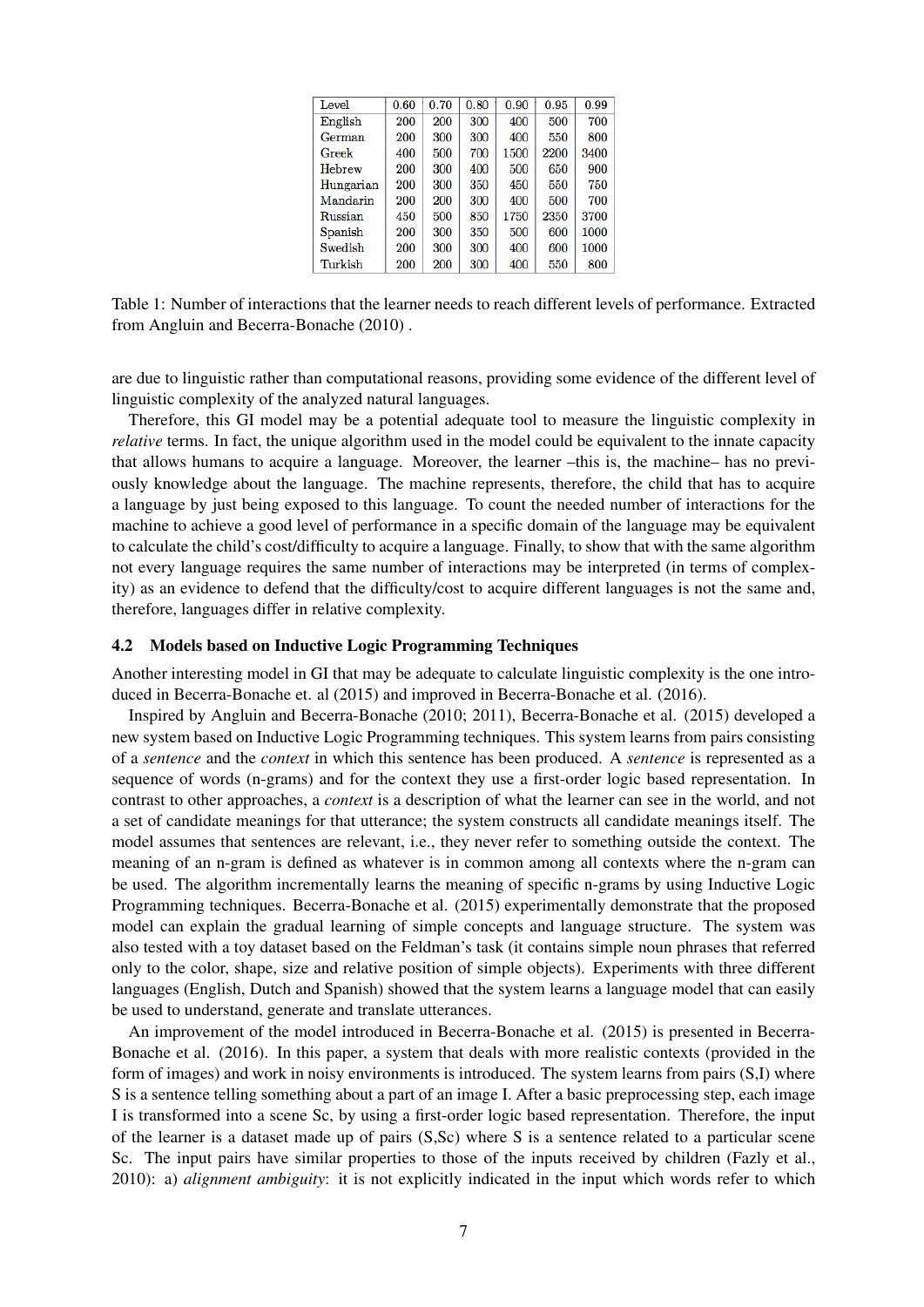meaning; b) *referential uncertainty*: the description of a context may contain elements that are not in the corresponding sentence; c) *noise*: a sentence may refer to things that are not present in the context. The main improvements with respect to the work presented in Becerra-Bonache et al. (2015) are the following: 1) the system can better learn the meaning of words; 2) it can learn from noisy environments; 3) it can generate relevant sentences for a given scene, rather than just any sentence. Moreover, a series of experiments based on a more realistic dataset, called *Abstract Scenes Dataset* (Zitnick and Parikh, 2013), were conducted; this dataset contains clip-art pictures of children playing outdoors and sentences that describe these images. The goal of those experiments were to study the ability of the model to generate relevant sentences for a given scene and to learn the meaning of words.

We claim that those models may be used in the research on linguistic complexity. They are models that focused on the learning process. Moreover, they do not require any prior language-specific knowledge and learn incrementally. Therefore, they present features to, somehow, ensure that the model is actually about acquisition, rather than simply about what behavior a computational algorithm is capable of producing. They use realistic data and psychologically plausible algorithms that include features like gradual learning, robustness to noise in the data, and learning incrementally.

## 5 Conclusions

In this paper, we have proposed to use GI algorithms to measure the relative complexity of natural languages by considering the process of children first language acquisition. GI algorithms allow us to calculate the *cost* –in terms of the number of interactions– to reach a good level of performance in a given language. Therefore, GI offers the possibility to measure the *difficulty* of acquiring different natural languages.

The adequacy of GI models for calculating linguistic complexity is based on the fact that algorithms proposed in this area are computational models of language acquisition that use real data in the learning process. As any computational simulation, GI allows the researcher to perform some manipulations that could be not possible to carry out with children. Therefore, GI may provide data to calculate linguistic complexity that would be difficult to be obtained by observing the process of language acquisition through experimental research. Unlike psycholinguistic experiments with real children, GI models can avoid the problem of the influence of external (and non linguistic) factors that can conditioning the process of language acquisition. GI algorithms allow to reproduce the same context and features for the learning of any language. By analyzing the language acquisition process in different children in order to get data on linguistic complexity differences, we could not assure that every child have the same capacity, motivation, inputs, etc. If, on the contrary, we analyze the same speaker/child acquiring different languages, we could not assure that the acquisition of one language is not conditioned by the acquisition of the other language (even in bilingual acquisition processes). All these problems can be avoided by machine learning, since the computational simulation allows to reproduce exactly the same state/environment/requirements for the acquisition of any language.

As pointed out by Pearl (2010), the main disadvantage of modeling is that we can never be absolutely sure our model is really showing how acquisition works in children's minds. In fact, the reader could object that GI do not reproduce the process of natural language acquisition. We claim that, in order to defend the usefulness of GI models in the study of linguistic complexity, it not necessary to defend an identity between the processes of inferring a grammar and acquiring a natural language. We just say that an analogy can be established between those two processes. Moreover, in the case that not even the analogy is tenable, we still claiming that machine learning techniques can offer to linguistic complexity studies efficient computational resources that can measure complexity differences among languages adequately through objective and controlled means.

In the literature on linguistic complexity, it is common to read that there is no reason to believe that all languages are equally complex. However, no definite method has been proposed up to now to measure the relative complexity of languages. If measures and techniques from different disciplines have been used to calculate absolute complexity, why not to resort to machine learning to find useful tools for calculating developmental complexity.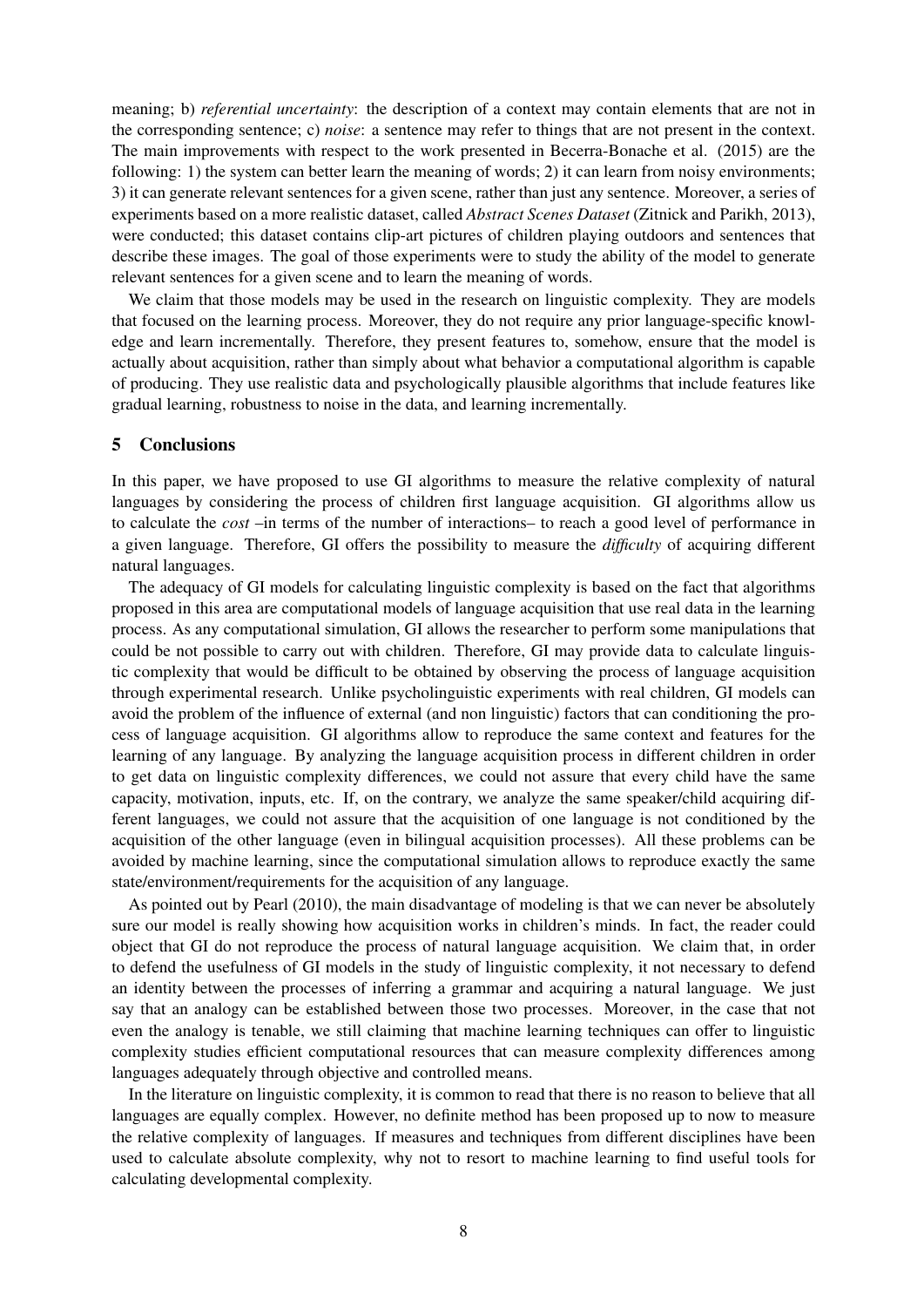We are working on the development of objective and meaningful methods, based on GI, to calculate linguistic complexity. GI models can be seen as an alternative to the methods that have been used so far. They present the following advantages: their *interdisciplinarity*, they combine ideas from linguistics with computational models; their *motivation*, they are based on how humans acquire language; their *results*, they provide quantifiable experimental results; and their ability to perform *cross-linguistic analysis*.

## Acknowledgements

This research has been supported by the Ministerio de Economía y Competitividad under the project number FFI2015-69978-P (MINECO/FEDER) of the Programa Estatal de Fomento de la Investigacion´ Científica y Técnica de Excelencia, Subprograma Estatal de Generación de Conocimiento.

## **References**

- S. Abney and M. Johnson. 1991. Memory requirements and local ambiguities of parsing strategies. *Journal of Psycholinguistic Research*, 20(3):233–250.
- A. Alishahi. 2011. *Computational Modeling of Human Language Acquisition*. Morgan and Claypool Publishers, Toronto.
- A. Andrason. 2014. Language complexity: An insight from complex-system theory. *International Journal of Language and Linguistics*, 2(2):74–89.
- D. Angluin and L. Becerra-Bonache. 2010. A model of semantics and corrections in language learning. Technical report, Yale University.
- D. Angluin and L. Becerra-Bonache. 2011. Effects of meaning-preserving corrections on language learning. In *Proceedings of the 15th International Conference on Computational Natural Language Learning, CoNLL 2011*, pages 97–105. Portland.
- D. Angluin and L. Becerra-Bonache. 2016. A model of language learning with semantics and meaning preserving corrections. *Artificial Intelligence*, 242:23–51.
- M. Bane. 2008. Quantifying and measuring morphological complexity. In Ch. Chang and H. Haynie, editors, *Proceedings of the 26th West Coast Conference on Formal Linguistics*, pages 69–76. Cascadilla Proceedings Project, Somerville.
- L. Becerra-Bonache, H. Blockeel, M. Galván, and F. Jacquenet. 2015. A first-order-logic based model for grounded language learning. In *Advances in Intelligent Data Analysis XIV - 14th International Symposium, IDA 2015, Saint Etienne, France, October 22-24, 2015, Proceedings*, pages 49–60.
- L. Becerra-Bonache, H. Blockeel, M. Galvan, and F. Jacquenet. 2016. Relational grounded language learning. In ´ *ECAI 2016 - 22nd European Conference on Artificial Intelligence, 29 August-2 September 2016, The Hague, The Netherlands*, pages 1764–1765.
- P. Blache. 2011. A computational model for linguistic complexity. In G. Bel-Enguix, V. Dahl, and M.D. Jiménez-López, editors, *Biology, Computation and Linguistics. New Interdisciplinary Paradigms*, pages 155–167. IOS Press, Amsterdam.
- D. Crystal. 1997. *The Cambridge Encyclopedia of Language*. Cambridge University Press, Cambridge.
- O. Dahl. 2004. *The Growth and Maintenance of Linguistic Complexity*. John Benjamins, Amsterdam.
- C. de la Higuera. 2010. *Grammatical Inference: Learning Automata and Grammars*. Cambridge University Press, Cambridge.
- A. D'Ulizia, F. Ferri, and P. Grifoni. 2011. A survey of grammatical inference methods for natural language learning. *Artificial Intelligence Review*, 36(1):1–27.
- B. Edmonds. 1999. *Syntactic Measures of Complexity*. Ph.D. thesis, University of Manchester.
- A. Fazly, A. Alishahi, and S. Stevenson. 2010. A probabilistic computational model of cross-situational word learning. *Cognitive Science*, 34(6):1017–1064.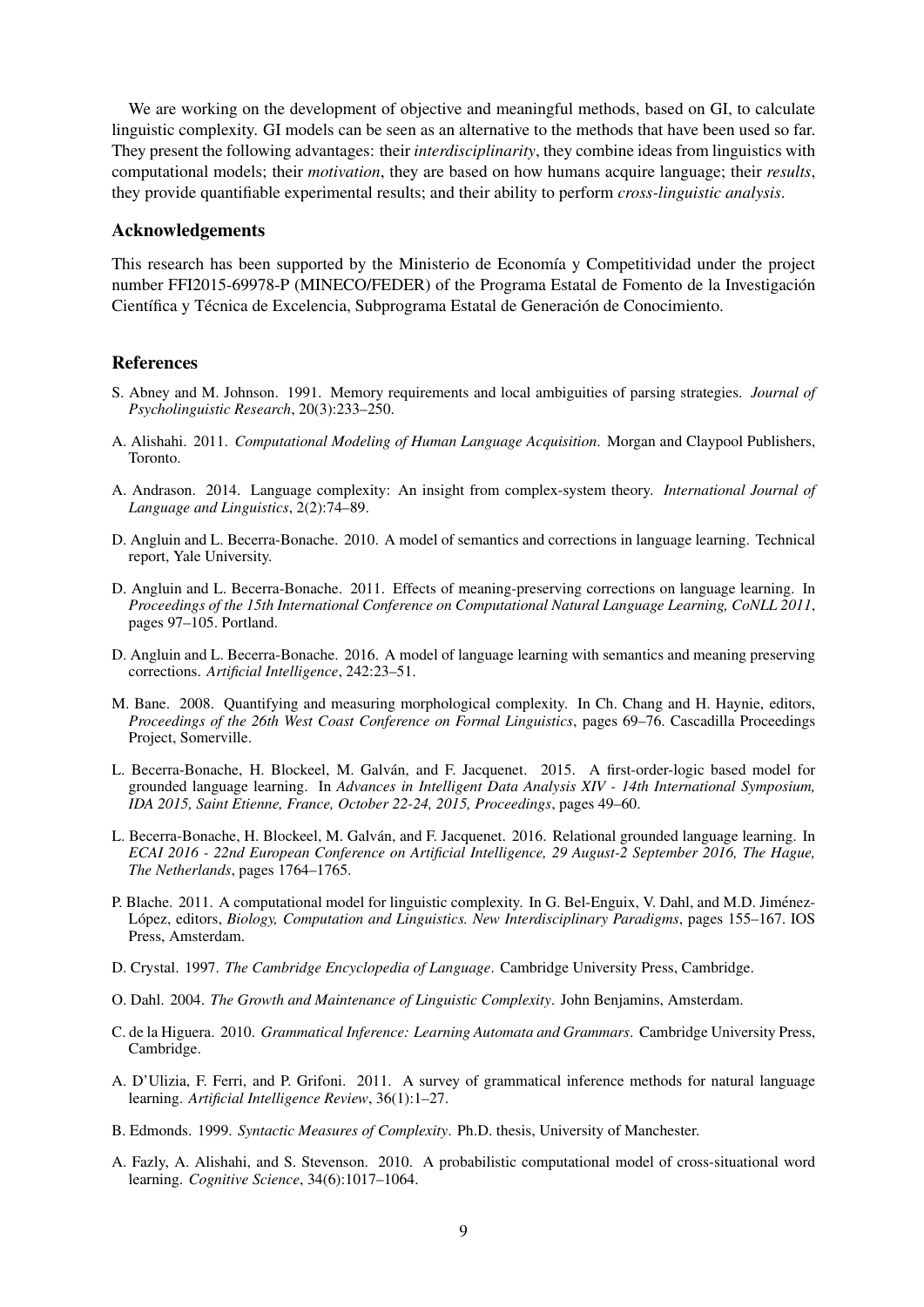- F. Ferreira. 1991. Effects of length and syntactic complexity on initiation times for prepared utterances. *Journal of Memory and Language*, 30(2):210–233.
- M. C. Frank. 2011. Computational models of early language acquisition. unpublished manuscript.
- E. Gibson. 1998. Linguistic complexity: Locality of syntactic dependencies. *Cognition*, 68(1):1–76.
- E. Gibson. 2000. The dependency locality theory: A distance-based theory of linguistic complexity. In A. Marantz, Y. Miyashita, and W. O'Neil, editors, *Image, language, brain: Papers from the first mind articulation project symposium*, pages 95–126. MIT Press, New York.
- E.M. Gold. 1967. Language identification in the limit. *Information and Control*, 10:447–474.
- J. Hawkins. 2009. An efficiency theory of complexity and related phenomena. In G. Sampson, D. Gil, and P. Trudgill, editors, *Language Complexity as an Evolving Variable*, pages 252–268. Oxford University Press, Oxford.
- P. Juola. 2009. Assessing linguistic complexity. In M. Miestamo, K. Sinnemäki, and F. Karlsson, editors, *Language Complexity: Typology, Contact, Change*, pages 89–108. John Benjamins, Amsterdam.
- W. Kusters. 2003. *Linguistic Complexity: The Influence of Social Change on Verbal Inflection*. LOT, Utrecht.
- J. McWhorter. 2001. The world's simplest grammars are creole grammars. *Linguistic Typology*, 6:125–166.
- J. McWhorter. 2012. *Linguistic simplicity and complexity: Why do languages undress?* Mouton de Gruyter, Berlin.
- M. Miestamo, K. Sinnemäki, and F. Karlsson. 2008. *Language Complexity: Typology, Contact, Change*. John Benjamins, Amsterdam.
- M. Miestamo. 2006. On the feasibility of complexity metrics. In K. Krista and M.M Sepper, editors, *Finest Linguistics. Proceedings of the Annual Finish and Estonian Conference of Linguistics*, pages 11–26. Tallinna Ülikooli Kirjastus, Tallinn.
- M. Miestamo. 2009a. Grammatical complexity in a cross-linguistic perspective. In M. Miestamo, K. Sinnemaki, ¨ and F. Karlsson, editors, *Language Complexity: Typology, Contact, Change*, pages 23–42. John Benjamins, Amsterdam.
- M. Miestamo. 2009b. Implicational hierarchies and grammatical complexity. In G. Sampson, D. Gil, and P. Trudgill, editors, *Language Complexity as an Evolving Variable*, pages 80–97. Oxford University Press, Oxford.
- M. Mitchell. 2009. *Complexity: A Guided Tour*. Oxford University Press, New York.
- F.J. Newmeyer and L.B. Preston. 2014. *Measuring Grammatical Complexity*. Oxford University Press, Oxford.
- E. Olivas, J.D.M. Guerrero, M.M. Sober, J.R.M. Benedito, and A.J.S. Lopez. 2009. *Handbook Of Research On Machine Learning Applications and Trends: Algorithms, Methods and Techniques - 2 Volumes*. Information Science Reference. IGI Publishing, Hershey, PA.
- G. Pallotti. 2015. A simple view of linguistic complexity. *Second Language Research*, 31:117–134.
- L. Pearl and S. Goldwater. 2016. Statistical learning, inductive bias, and Bayesian inference in language acquisition. In J. Lidz, W. Snyder, and J. Pater, editors, *Oxford Handbook of Developmental Linguistics*. Oxford University Press, Oxford.
- L. Pearl. 2010. Using computational modeling in language acquisition research. In E. Blom and S. Unsworth, editors, *Experimental Methods in Language Acquisition Research*, pages 163–184. John Benjamins, Amsterdam.
- G. Sampson, D. Gil, and P. Trudgill. 2009. *Language Complexity as an Evolving Variable*. Oxford University Press, Oxford.
- W. Schuler. 2009. Positive results for parsing with a bounded stack using a model-based right-corner transform. In *Proceedings of Human Language Technologies: The 2009 Annual Conference of the North American Chapter of the Association for Computational Linguistics*, NAACL '09, pages 344–352, Stroudsburg, PA, USA. Association for Computational Linguistics.
- K. Sinnemäki. 2011. *Language Universals and Linguistic Complexity. Three Case Studies in Core Argument Making*. Ph.D. thesis, University of Helsinki.